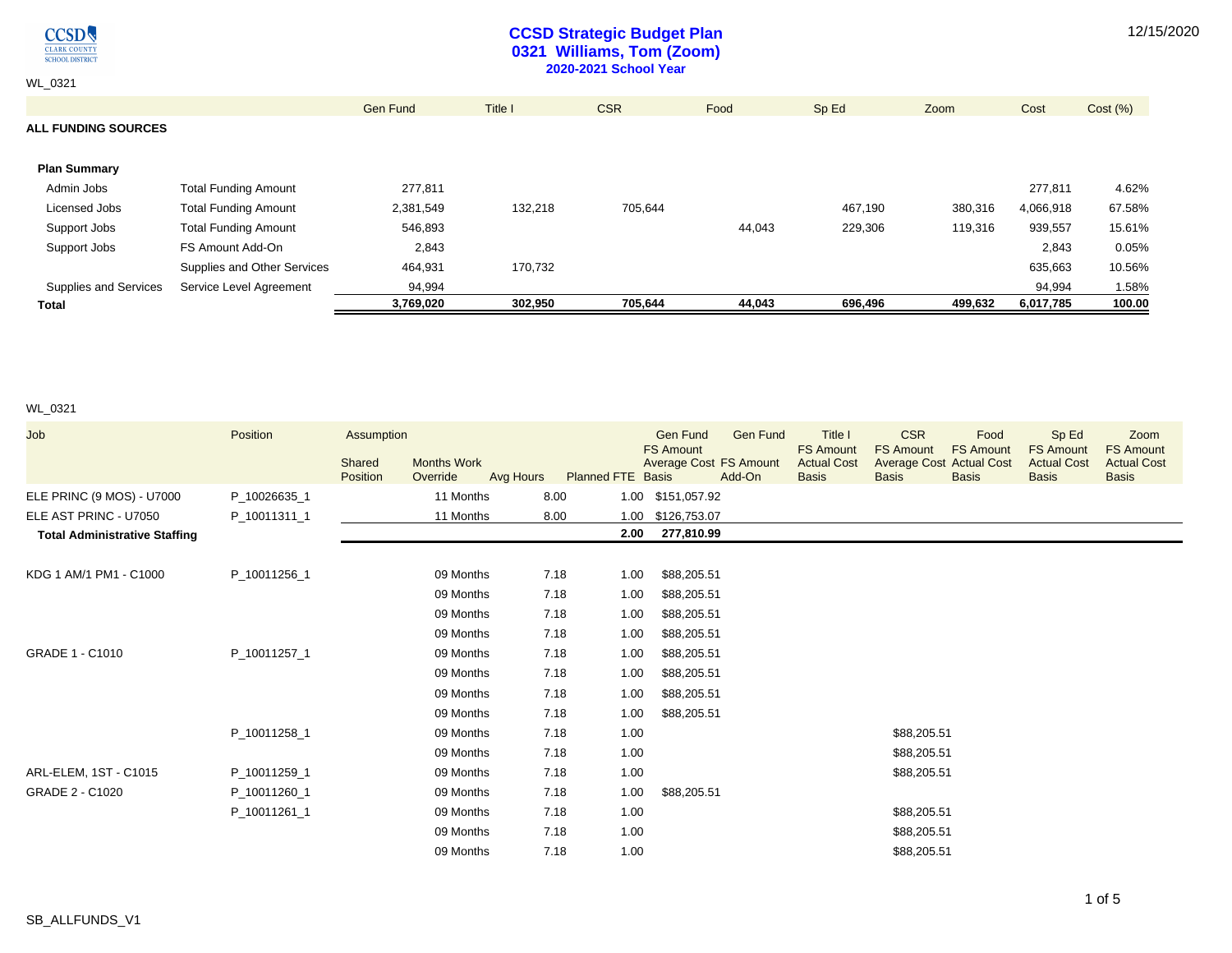$\underset{\frac{\text{CLARK COUNTY}}{\text{C}\text{LARK COUNTY}}}{{\color{red}\text{C}\text{C}}}\nonumber\\$ 

## **CCSD Strategic Budget Plan 0321 Williams, Tom (Zoom) 2020-2021 School Year**

| WL_0321                        |                 |                                  |                                |           |                          |                                                               |                           |                                                                          |                                                                                   |                                          |                                                                 |                                                                |
|--------------------------------|-----------------|----------------------------------|--------------------------------|-----------|--------------------------|---------------------------------------------------------------|---------------------------|--------------------------------------------------------------------------|-----------------------------------------------------------------------------------|------------------------------------------|-----------------------------------------------------------------|----------------------------------------------------------------|
| Job                            | Position        | Assumption<br>Shared<br>Position | <b>Months Work</b><br>Override | Avg Hours | <b>Planned FTE Basis</b> | <b>Gen Fund</b><br><b>FS Amount</b><br>Average Cost FS Amount | <b>Gen Fund</b><br>Add-On | <b>Title I</b><br><b>FS Amount</b><br><b>Actual Cost</b><br><b>Basis</b> | <b>CSR</b><br><b>FS Amount</b><br><b>Average Cost Actual Cost</b><br><b>Basis</b> | Food<br><b>FS Amount</b><br><b>Basis</b> | Sp Ed<br><b>FS Amount</b><br><b>Actual Cost</b><br><b>Basis</b> | Zoom<br><b>FS Amount</b><br><b>Actual Cost</b><br><b>Basis</b> |
|                                |                 |                                  | 09 Months                      | 7.18      | 1.00                     |                                                               |                           |                                                                          | \$88,205.51                                                                       |                                          |                                                                 |                                                                |
|                                | New Position 15 |                                  | 09 Months                      | 7.18      | 1.00                     |                                                               |                           | \$65,158.23                                                              |                                                                                   |                                          |                                                                 |                                                                |
| GRADE 3 - C1030                | P_10011263_1    |                                  | 09 Months                      | 7.18      | 1.00                     | \$88,205.51                                                   |                           |                                                                          |                                                                                   |                                          |                                                                 |                                                                |
|                                |                 |                                  | 09 Months                      | 7.18      | 1.00                     | \$88,205.51                                                   |                           |                                                                          |                                                                                   |                                          |                                                                 |                                                                |
|                                |                 |                                  | 09 Months                      | 7.18      | 1.00                     | \$88,205.51                                                   |                           |                                                                          |                                                                                   |                                          |                                                                 |                                                                |
|                                |                 |                                  | 09 Months                      | 7.18      | 1.00                     | \$88,205.51                                                   |                           |                                                                          |                                                                                   |                                          |                                                                 |                                                                |
|                                | P_10011264_1    |                                  | 09 Months                      | 7.18      | 1.00                     |                                                               |                           |                                                                          | \$88,205.51                                                                       |                                          |                                                                 |                                                                |
| ARL-ELEM, 3RD - C1035          | P_10011265_1    |                                  | 09 Months                      | 7.18      | 1.00                     | \$88,205.51                                                   |                           |                                                                          |                                                                                   |                                          |                                                                 |                                                                |
| <b>GRADE 4 - C1040</b>         | P_10011266_1    |                                  | 09 Months                      | 7.18      | 1.00                     | \$88,205.51                                                   |                           |                                                                          |                                                                                   |                                          |                                                                 |                                                                |
|                                | P_20003676_1    |                                  | 09 Months                      | 7.18      | 1.00                     |                                                               |                           | \$67,059.86                                                              |                                                                                   |                                          |                                                                 |                                                                |
|                                | New Position 11 |                                  |                                |           | 1.00                     | \$88,205.51                                                   |                           |                                                                          |                                                                                   |                                          |                                                                 |                                                                |
| ARL-ELEM, 4TH - C1045          | P_10011267_1    |                                  | 09 Months                      | 7.18      | 1.00                     | \$88,205.51                                                   |                           |                                                                          |                                                                                   |                                          |                                                                 |                                                                |
| GRADE 5 - C1050                | P_10011268_1    |                                  | 09 Months                      | 7.18      | 1.00                     | \$88,205.51                                                   |                           |                                                                          |                                                                                   |                                          |                                                                 |                                                                |
|                                |                 |                                  | 09 Months                      | 7.18      | 1.00                     | \$88,205.51                                                   |                           |                                                                          |                                                                                   |                                          |                                                                 |                                                                |
|                                |                 |                                  | 09 Months                      | 7.18      | 1.00                     | \$88,205.51                                                   |                           |                                                                          |                                                                                   |                                          |                                                                 |                                                                |
|                                |                 |                                  | 09 Months                      | 7.18      | 1.00                     | \$88,205.51                                                   |                           |                                                                          |                                                                                   |                                          |                                                                 |                                                                |
| ART, ELEM - C1100              | P_10011270_1    |                                  | 09 Months                      | 7.18      | 1.00                     | \$88,205.51                                                   |                           |                                                                          |                                                                                   |                                          |                                                                 |                                                                |
| MUSIC, ELEM - C1250            | P_10011271_1    |                                  | 09 Months                      | 7.18      | 1.00                     | \$88,205.51                                                   |                           |                                                                          |                                                                                   |                                          |                                                                 |                                                                |
| PHYSICAL ED - C1260            | P_10011272_1    |                                  | 09 Months                      | 7.18      | 1.00                     | \$88,205.51                                                   |                           |                                                                          |                                                                                   |                                          |                                                                 |                                                                |
| ECE, PRE KDG - C1305           | P_10011273_1    |                                  | 09 Months                      | 7.18      | 1.00                     |                                                               |                           |                                                                          |                                                                                   |                                          |                                                                 | \$72,757.90                                                    |
|                                |                 |                                  | 09 Months                      | 7.18      | 1.00                     |                                                               |                           |                                                                          |                                                                                   |                                          |                                                                 | \$116,450.16                                                   |
| ECSE AUTISM-KIDS - C6031       | P_10011274_1    |                                  | 09 Months                      | 7.18      | 1.00                     |                                                               |                           |                                                                          |                                                                                   |                                          | \$91,753.64                                                     |                                                                |
| AUTISM IMPAIRED - C6040        | P_10011275_1    |                                  | 09 Months                      | 7.18      | 1.00                     |                                                               |                           |                                                                          |                                                                                   |                                          | \$65,158.23                                                     |                                                                |
|                                |                 |                                  | 09 Months                      | 7.18      | 1.00                     |                                                               |                           |                                                                          |                                                                                   |                                          | \$65,158.23                                                     |                                                                |
|                                | New Position 13 |                                  |                                |           | 1.00                     |                                                               |                           |                                                                          |                                                                                   |                                          | \$88,205.51                                                     |                                                                |
| GEN RR ELEM - C6050            | P_10011276_1    |                                  | 09 Months                      | 7.18      | 1.00                     |                                                               |                           |                                                                          |                                                                                   |                                          | \$74,658.16                                                     |                                                                |
|                                |                 |                                  | 09 Months                      | 7.18      | 1.00                     |                                                               |                           |                                                                          |                                                                                   |                                          | \$82,256.45                                                     |                                                                |
| LIBRARY ELE - C8040            | New Position 10 |                                  |                                |           | 1.00                     | \$88,205.51                                                   |                           |                                                                          |                                                                                   |                                          |                                                                 |                                                                |
| LEARN STRAT, ELEM - C8111      | P_10011278_1    |                                  | 09 Months                      | 7.18      | 1.00                     |                                                               |                           |                                                                          |                                                                                   |                                          |                                                                 | \$95,554.16                                                    |
|                                | P_10011279_1    |                                  | 09 Months                      | 7.18      | 1.00                     | \$88,205.51                                                   |                           |                                                                          |                                                                                   |                                          |                                                                 |                                                                |
|                                |                 |                                  | 09 Months                      | 7.18      | 1.00                     | \$88,205.51                                                   |                           |                                                                          |                                                                                   |                                          |                                                                 |                                                                |
| RBG3 LEARNING STR - C8112      | P_10011280_1    |                                  | 09 Months                      | 7.18      | 1.00                     |                                                               |                           |                                                                          |                                                                                   |                                          |                                                                 | \$95,554.16                                                    |
| <b>Total Licensed Staffing</b> |                 |                                  |                                |           | 47.00                    |                                                               |                           | \$2,381,548.77 \$132,218.09 \$705,644.08                                 |                                                                                   |                                          | \$467,190.22                                                    | \$380,316.38                                                   |
|                                |                 |                                  |                                |           |                          |                                                               |                           |                                                                          |                                                                                   |                                          |                                                                 |                                                                |
| FRST AID/SFTY AST - N0090      | P_10011281_1    |                                  | 09 Months                      | 0.32      | 0.03                     |                                                               |                           |                                                                          |                                                                                   |                                          |                                                                 | \$1,481.99                                                     |
|                                | P_10011282_1    |                                  | 09 Months                      | 6.00      | 0.56                     | \$32,315.39                                                   |                           |                                                                          |                                                                                   |                                          |                                                                 |                                                                |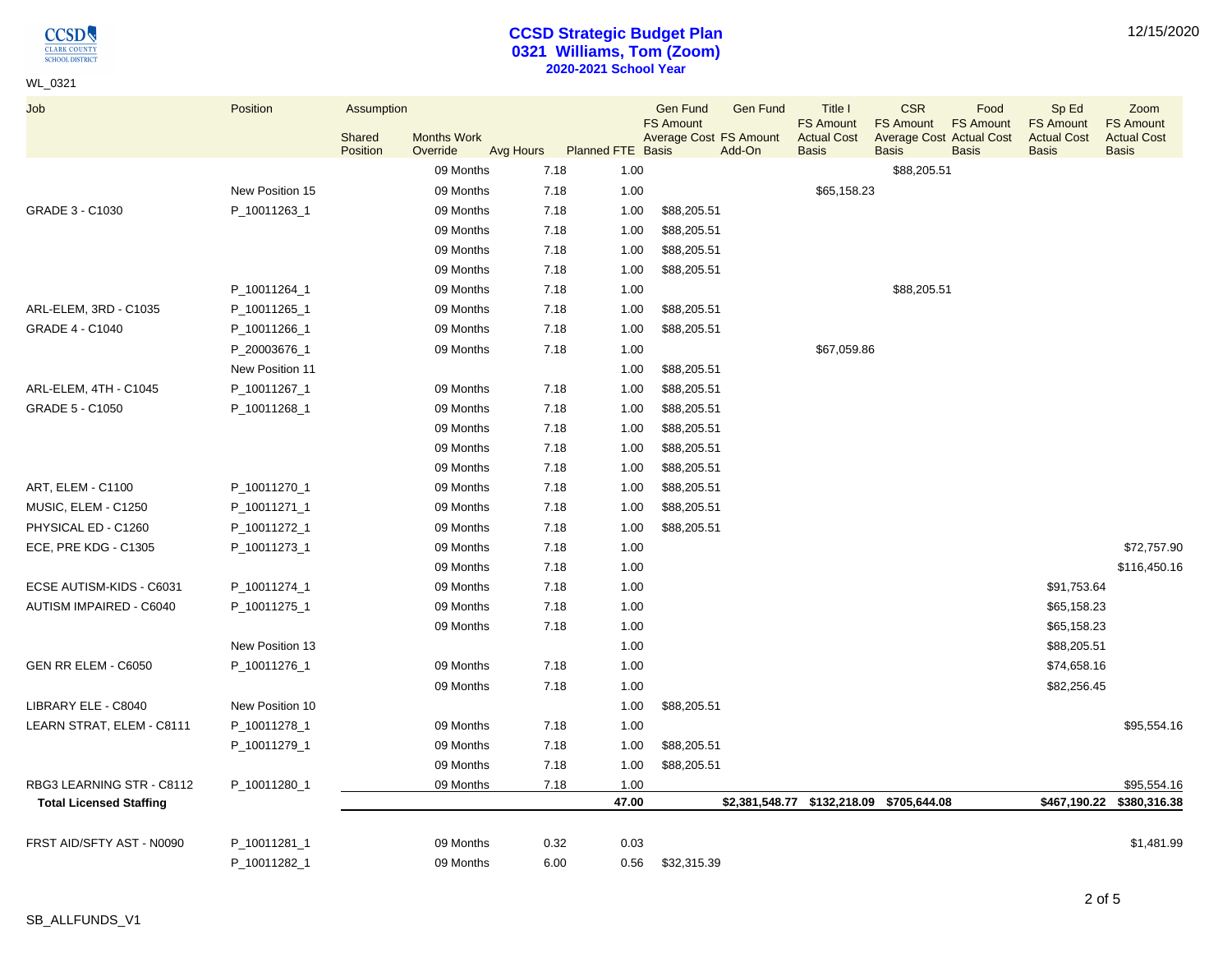**CCSD** CLARK COUNTY<br>SCHOOL DISTRICT

WL\_0321

#### **CCSD Strategic Budget Plan 0321 Williams, Tom (Zoom) 2020-2021 School Year**

| 12/15/2020 |  |
|------------|--|
|------------|--|

| Job                           | Position        | Assumption         |                                |           |                          | <b>Gen Fund</b><br><b>FS Amount</b> | <b>Gen Fund</b> | <b>Title I</b><br><b>FS Amount</b> | <b>CSR</b><br><b>FS Amount</b>                  | Food<br><b>FS Amount</b> | Sp Ed<br><b>FS Amount</b>          | Zoom<br><b>FS Amount</b>              |
|-------------------------------|-----------------|--------------------|--------------------------------|-----------|--------------------------|-------------------------------------|-----------------|------------------------------------|-------------------------------------------------|--------------------------|------------------------------------|---------------------------------------|
|                               |                 | Shared<br>Position | <b>Months Work</b><br>Override | Avg Hours | <b>Planned FTE Basis</b> | Average Cost FS Amount              | Add-On          | <b>Actual Cost</b><br><b>Basis</b> | <b>Average Cost Actual Cost</b><br><b>Basis</b> | <b>Basis</b>             | <b>Actual Cost</b><br><b>Basis</b> | <b>Actual Cost</b><br><b>Basis</b>    |
|                               | P_10011283_1    |                    | 09 Months                      | 1.00      | 0.09                     | \$4,138.48                          |                 |                                    |                                                 |                          |                                    |                                       |
| ELEM SCHOOL CLERK - N0143     | P_10011289_1    |                    | 11 Months                      | 8.00      | 0.91                     | \$55,944.06                         |                 |                                    |                                                 |                          |                                    |                                       |
| SCH OFFICE MANAGE - N0310     | P_10011300_1    |                    | 11 Months                      | 8.00      | 0.91                     | \$68,221.82                         |                 |                                    |                                                 |                          |                                    |                                       |
| COMPUTER TECH I - N1555       | P_10011303_1    |                    | 10 Months                      | 8.00      | 0.85                     | \$61,254.28                         |                 |                                    |                                                 |                          |                                    |                                       |
| CUSTODIAN - N8040             | P_10011304_1    |                    | 12 Months                      | 8.00      | 1.00                     | \$51,312.06                         |                 |                                    |                                                 |                          |                                    |                                       |
|                               |                 |                    | 12 Months                      | 8.00      | 1.00                     | \$51,312.06                         |                 |                                    |                                                 |                          |                                    |                                       |
|                               | P_10011305_1    |                    | 12 Months                      | 6.00      | 0.75                     | \$40,355.17                         |                 |                                    |                                                 |                          |                                    |                                       |
|                               | P_10011306_1    |                    | 12 Months                      | 0.00      |                          | \$0.55                              |                 |                                    |                                                 |                          |                                    |                                       |
| HD CUST I - N8110             | P_10011307_1    |                    | 12 Months                      | 8.00      | 1.00                     | \$63,512.33                         |                 |                                    |                                                 |                          |                                    |                                       |
| SCHOOL AIDE - N0100           | New Position 12 |                    | 10 Months                      | 7.00      | 0.74                     | \$34,968.52                         | \$2,842.56      |                                    |                                                 |                          |                                    |                                       |
| TI LIB AST III SW - N0108     | P_10011286_1    |                    | 09 Months                      | 0.32      | 0.03                     |                                     |                 |                                    |                                                 |                          |                                    | \$1,481.99                            |
|                               | P_10011287_1    |                    | 09 Months                      | 5.00      | 0.46                     | \$28,330.09                         |                 |                                    |                                                 |                          |                                    |                                       |
|                               | P_10011288_1    |                    | 09 Months                      | 1.00      | 0.09                     | \$4,169.11                          |                 |                                    |                                                 |                          |                                    |                                       |
| TI SP PROG TA III - N0158     | P_10011290_1    |                    | 09 Months                      | 0.32      | 0.03                     |                                     |                 |                                    |                                                 |                          |                                    | \$1,280.20                            |
|                               |                 |                    | 09 Months                      | 0.32      | 0.03                     |                                     |                 |                                    |                                                 |                          |                                    | \$1,280.20                            |
|                               | P_10011291_1    |                    | 09 Months                      | 7.00      | 0.65                     |                                     |                 |                                    |                                                 |                          | \$35,488.82                        |                                       |
|                               |                 |                    | 09 Months                      | 7.00      | 0.65                     |                                     |                 |                                    |                                                 |                          | \$34,112.73                        |                                       |
| TI SP PROG TA IV - N0159      | P_10011292_1    |                    | 09 Months                      | 0.32      | 0.03                     |                                     |                 |                                    |                                                 |                          |                                    | \$1,714.83                            |
|                               |                 |                    | 09 Months                      | 0.32      | 0.03                     |                                     |                 |                                    |                                                 |                          |                                    | \$1,889.66                            |
|                               | P_10011293_1    |                    | 09 Months                      | 7.00      | 0.65                     |                                     |                 |                                    |                                                 |                          | \$44,996.34                        |                                       |
|                               |                 |                    | 09 Months                      | 7.00      | 0.65                     |                                     |                 |                                    |                                                 |                          | \$48,820.79                        |                                       |
| TI PE ASST IV - N0184         | P_10011294_1    |                    | 09 Months                      | 0.32      | 0.03                     |                                     |                 |                                    |                                                 |                          |                                    | \$1,714.83                            |
|                               | P_10011295_1    |                    | 09 Months                      | 6.00      | 0.56                     | \$37,753.36                         |                 |                                    |                                                 |                          |                                    |                                       |
| TI TCH/FAM AST IV - N0189     | P_10011296_1    |                    | 09 Months                      | 0.32      | 0.03                     |                                     |                 |                                    |                                                 |                          |                                    | \$1,984.43                            |
|                               |                 |                    | 09 Months                      | 0.32      | 0.03                     |                                     |                 |                                    |                                                 |                          |                                    | \$1,984.43                            |
|                               | P_10011297_1    |                    | 09 Months                      | 7.00      | 0.65                     |                                     |                 |                                    |                                                 |                          |                                    | \$50,893.86                           |
|                               |                 |                    | 09 Months                      | 7.00      | 0.65                     |                                     |                 |                                    |                                                 |                          |                                    | \$50,893.86                           |
| TI INS ASST III - N0198       | P_10011298_1    |                    | 09 Months                      | 0.32      | 0.03                     |                                     |                 |                                    |                                                 |                          |                                    | \$1,160.10                            |
|                               |                 |                    | 09 Months                      | 0.32      | 0.03                     |                                     |                 |                                    |                                                 |                          |                                    | \$1,555.52                            |
|                               | P_10011299_1    |                    | 09 Months                      | 6.00      | 0.56                     |                                     |                 |                                    |                                                 |                          | \$29,236.42                        |                                       |
|                               |                 |                    | 09 Months                      | 6.00      | 0.56                     |                                     |                 |                                    |                                                 |                          | \$36,650.45                        |                                       |
| SR FOOD SRVC WRKR - N5030     | P_10023598_1    |                    | 09 Months                      | 5.50      | 0.51                     |                                     |                 |                                    |                                                 | \$38,418.43              |                                    |                                       |
| SR FS WKR FLOATER - N5040     | P_10023622_1    |                    | 09 Months                      | 1.00      | 0.09                     |                                     |                 |                                    |                                                 | \$5,624.35               |                                    |                                       |
| PARA PRO - CTT - N9909        | No_Position     |                    | 12 Months                      | 2.49      | 0.31                     | \$13,305.50                         |                 |                                    |                                                 |                          |                                    |                                       |
| <b>Total Support Staffing</b> |                 |                    |                                |           |                          | 15.19 \$546,892.78                  | \$2,842.56      |                                    |                                                 |                          |                                    | \$44,042.78 \$229,305.55 \$119,315.90 |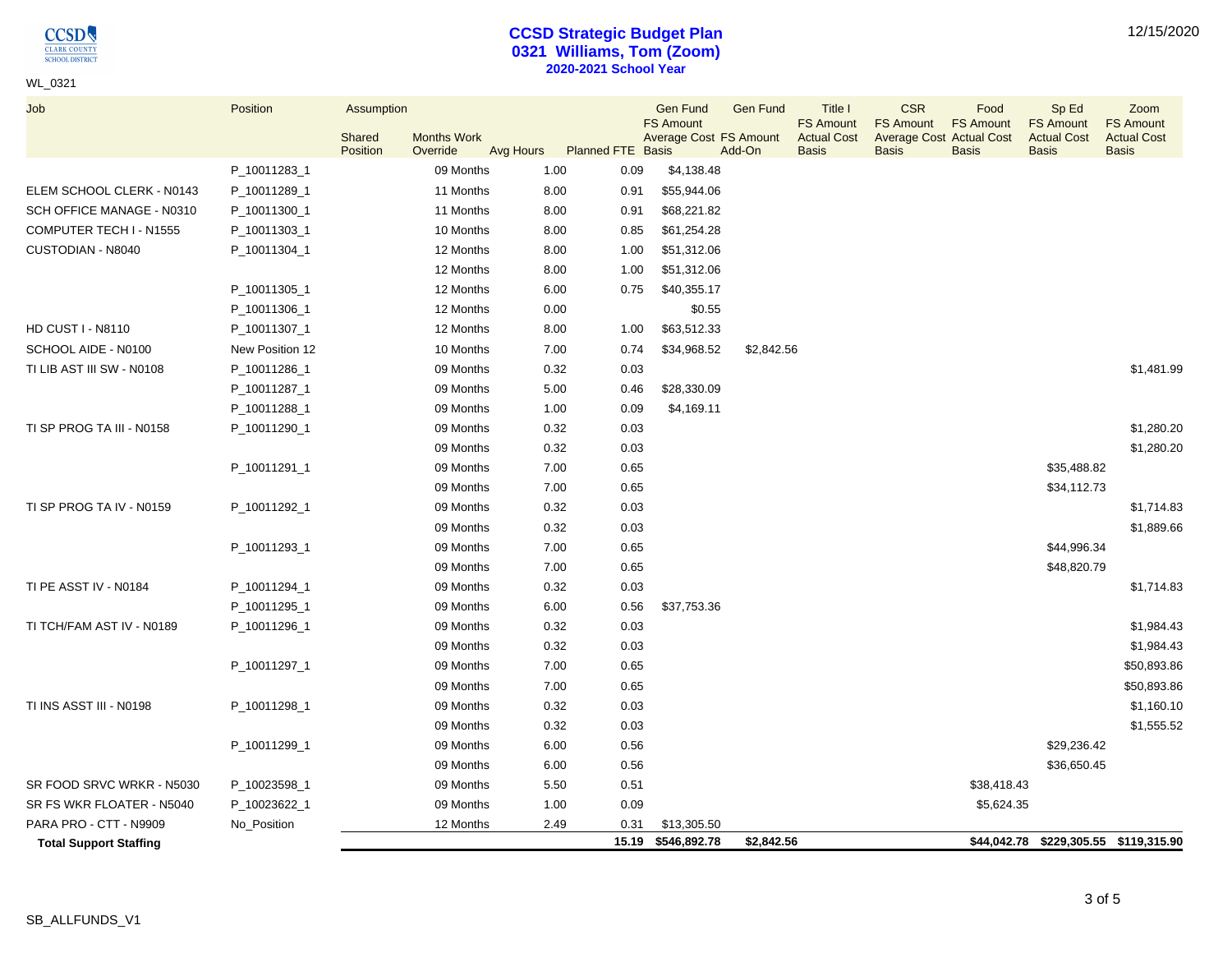**CCSD CLARK COUNTY**<br>SCHOOL DISTRICT

## **CCSD Strategic Budget Plan 0321 Williams, Tom (Zoom) 2020-2021 School Year**

# WL\_0321

| Job                           | Position        | Assumption               |                                |                                 |                               | Gen Fund<br><b>FS Amount</b> | <b>Gen Fund</b>   | Title I<br><b>FS Amount</b>        | <b>CSR</b><br><b>FS Amount</b>                  | Food<br><b>FS Amount</b> | Sp Ed<br><b>FS Amount</b>          | Zoom<br><b>FS Amount</b>           |
|-------------------------------|-----------------|--------------------------|--------------------------------|---------------------------------|-------------------------------|------------------------------|-------------------|------------------------------------|-------------------------------------------------|--------------------------|------------------------------------|------------------------------------|
|                               |                 | Shared<br>Position       | <b>Months Work</b><br>Override | Avg Hours                       | <b>Planned FTE Basis</b>      | Average Cost FS Amount       | Add-On            | <b>Actual Cost</b><br><b>Basis</b> | <b>Average Cost Actual Cost</b><br><b>Basis</b> | <b>Basis</b>             | <b>Actual Cost</b><br><b>Basis</b> | <b>Actual Cost</b><br><b>Basis</b> |
|                               |                 |                          |                                |                                 |                               |                              |                   |                                    |                                                 |                          |                                    |                                    |
| WL 0321                       |                 |                          |                                |                                 |                               |                              |                   |                                    |                                                 |                          |                                    |                                    |
| Job                           | Position        | Days of Add-<br>On Hours |                                | <b>Add-On Hours Extra Hours</b> | Days of Extra<br><b>Hours</b> | Add-On Note                  | <b>Extra Note</b> |                                    | <b>FS Amount</b><br>Add-On                      |                          |                                    |                                    |
|                               |                 |                          |                                |                                 |                               |                              |                   |                                    | <b>GEN FUND</b>                                 |                          |                                    |                                    |
| <b>Add-On and Extra</b>       |                 |                          |                                |                                 |                               |                              |                   |                                    |                                                 |                          |                                    |                                    |
| SCHOOL AIDE - N0100           | New Position 12 | 160                      |                                |                                 |                               |                              |                   |                                    | 2,843                                           |                          |                                    |                                    |
| <b>Total Add-On and Extra</b> |                 | 160                      |                                |                                 |                               |                              |                   |                                    | 2,843                                           |                          |                                    |                                    |

#### WL\_0321

| <b>Account Description</b>                                                                                                                                                 | <b>Budget</b><br><b>Gen Fund</b>   | <b>Budget</b><br>Title I  | (%)     |
|----------------------------------------------------------------------------------------------------------------------------------------------------------------------------|------------------------------------|---------------------------|---------|
| <b>Supplies and Other Services</b>                                                                                                                                         |                                    |                           |         |
| 5116540000 Extra Duty Licensed                                                                                                                                             |                                    | \$1,610.00                | 0.25%   |
| 5340000000 Other Professional Services                                                                                                                                     | \$16,500.00                        |                           | 2.60%   |
| 5610000000 General Supplies                                                                                                                                                |                                    | \$448,431.33 \$169,121.91 | 97.15%  |
| <b>Total Supplies and Other Services</b>                                                                                                                                   |                                    | \$464,931.33 \$170,731.91 | 100.00% |
| <b>WL 0321</b>                                                                                                                                                             |                                    |                           |         |
| <b>Item Description</b>                                                                                                                                                    | <b>Gen Fund</b>                    |                           |         |
| <b>SLA Breakdown</b>                                                                                                                                                       |                                    |                           |         |
| <b>AARSI - ELL Placement Testing</b><br>Personnel (Vacant)<br>AARSI - ELL Placement Testing<br>Personnel (Filled)<br>AARSI - WIDA Access 2.0 Testing<br>Protocols/Licenses | 10,223.85<br>9,121.75<br>11,482.25 |                           |         |
|                                                                                                                                                                            |                                    |                           |         |
| AARSI - MAP Testing Protocols/Licenses                                                                                                                                     | 3,735.00                           |                           |         |
| <b>COMM - FACES Support Services</b>                                                                                                                                       | 437.86                             |                           |         |
| <b>COMM - Partnership Field Trips</b>                                                                                                                                      | 10.00                              |                           |         |